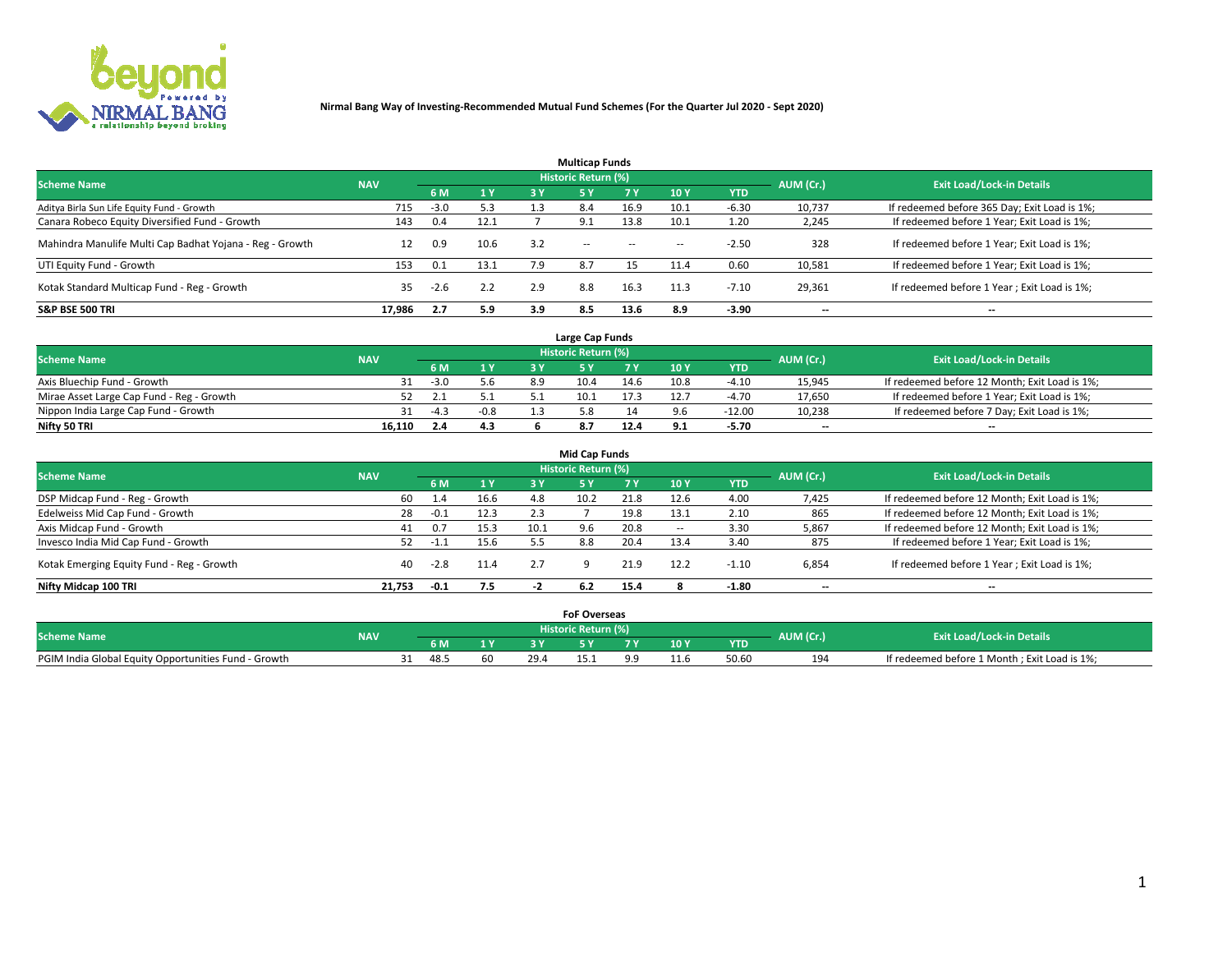

| Large & Midcap                                   |            |        |      |     |                     |      |      |            |                          |                                              |  |  |  |  |
|--------------------------------------------------|------------|--------|------|-----|---------------------|------|------|------------|--------------------------|----------------------------------------------|--|--|--|--|
| <b>Scheme Name</b>                               | <b>NAV</b> |        |      |     | Historic Return (%) |      |      |            | AUM (Cr.)                | <b>Exit Load/Lock-in Details</b>             |  |  |  |  |
|                                                  |            | 6 M    | 1 Y  |     |                     | 7 V  | 10Y  | <b>YTD</b> |                          |                                              |  |  |  |  |
| Mirae Asset Emerging Bluechip Fund - Growth      | 58         | 3.8    | 12.4 |     | 13.8                | 25.6 | 18.3 | 0.40       | 10,596                   | If redeemed before 1 Year; Exit Load is 1%;  |  |  |  |  |
| Canara Robeco Emerging Equities - Growth         | 99         | $-0.4$ | 14.6 |     | 10.7                | 24   | 15.  | 2.10       | 5,543                    | If redeemed before 1 Year; Exit Load is 1%;  |  |  |  |  |
| Principal Emerging Bluechip Fund - Growth        | 107        | $-0.9$ | 11.7 |     | 9.4                 |      | 12.8 | $-0.70$    | 2,015                    | If redeemed before 365 Day; Exit Load is 1%; |  |  |  |  |
| Invesco India Growth Opportunities Fund - Growth | 34         | $-3.8$ | 3.3  | 4.3 | 8.3                 | 14.8 | 10.5 | $-6.10$    | 2,703                    | If redeemed before 1 Year; Exit Load is 1%;  |  |  |  |  |
| Sundaram Large and Mid Cap Fund - Reg - Growth   | 34         | $-6.9$ | 2.4  |     | 8.4                 | 15.6 | 8.9  | $-8.60$    | 1,196                    | If redeemed before 365 Day; Exit Load is 1%; |  |  |  |  |
| NIFTY Large Midcap 250 TRI                       | 7.268      | 2.2    | 8.2  |     | 9.1                 | 15.9 | 9.8  | $-2.00$    | $\overline{\phantom{a}}$ | $- -$                                        |  |  |  |  |

|                                                     |            |        |      |     | <b>Focused Funds</b>       |      |        |            |                          |                                               |
|-----------------------------------------------------|------------|--------|------|-----|----------------------------|------|--------|------------|--------------------------|-----------------------------------------------|
| <b>Scheme Name</b>                                  | <b>NAV</b> |        |      |     | <b>Historic Return (%)</b> |      |        |            | AUM (Cr.)                | <b>Exit Load/Lock-in Details</b>              |
|                                                     |            | 6 M    | 1 Y  |     |                            |      | 10 Y   | <b>YTD</b> |                          |                                               |
| Axis Focused 25 Fund - Growth                       | 29         | $-4.2$ | 6.2  |     | 10.9                       | 15.4 | $\sim$ | $-5.00$    | 11,043                   | If redeemed before 12 Month; Exit Load is 1%; |
| ICICI Prudential Focused Equity Fund - Ret - Growth |            | 13.9   |      |     |                            |      |        | 6.40       | 755                      | If redeemed before 1 Year; Exit Load is 1%;   |
| SBI Focused Equity Fund - Growth                    | 149        | $-3.9$ | 10.2 |     | 10.5                       | 17.6 | 13.8   | $-2.90$    | 9,506                    | If redeemed before 1 Year; Exit Load is 1%;   |
| <b>S&amp;P BSE 500 TRI</b>                          | 17.986     |        | 5.9  | 3 Q |                            | 13.6 | 8.9    | $-3.90$    | $\overline{\phantom{a}}$ | $\hspace{0.05cm}$ – $\hspace{0.05cm}$         |

|                              |            |        |        |                     | <b>Small Cap Funds</b> |      |                 |            |           |                                             |
|------------------------------|------------|--------|--------|---------------------|------------------------|------|-----------------|------------|-----------|---------------------------------------------|
| <b>Scheme Name</b>           | <b>NAV</b> |        |        | Historic Return (%) |                        |      |                 |            | AUM (Cr.) | <b>Exit Load/Lock-in Details</b>            |
|                              |            | 6 M    | 1 Y    |                     |                        |      | 10 <sub>Y</sub> | <b>YTD</b> |           |                                             |
| HDFC Small Cap Fund - Growth |            |        | $-0.1$ | 0.0                 | 7.8                    | 14.8 |                 | $-2.70$    | 7,851     | If redeemed before 1 Year; Exit Load is 1%; |
| SBI Small Cap Fund - Growth  |            |        |        |                     | 12.9                   |      | 17.6            | 7.00       | 4.270     | If redeemed before 1 Year; Exit Load is 1%; |
| Nifty Smallcap 100 TRI       | 6.920      | $-0.9$ | 3.8    | -9.4                | 2.6                    | 12.  | 4.5             | $-3.40$    | $- -$     | $- -$                                       |

| ELSS Schemes (Tax Saving u/s 80-C)           |            |        |                |                            |            |        |                          |            |                          |                                  |  |  |  |
|----------------------------------------------|------------|--------|----------------|----------------------------|------------|--------|--------------------------|------------|--------------------------|----------------------------------|--|--|--|
| <b>Scheme Name</b>                           | <b>NAV</b> |        |                | <b>Historic Return (%)</b> |            |        |                          |            | AUM (Cr.)                | <b>Exit Load/Lock-in Details</b> |  |  |  |
|                                              |            | - 6 M  | 4 <sub>Y</sub> | 73 Y                       | <b>5Y</b>  | 7 Y    | 10 Y                     | <b>YTD</b> |                          |                                  |  |  |  |
| Aditya Birla Sun Life Tax Relief 96 - Growth | 32         | 0.5    |                |                            |            | 16.8   | 10.4                     | $-2.10$    | 10,383                   | Nil                              |  |  |  |
| Axis Long Term Equity Fund - Growth          | 47         | $-4.7$ | 5.2            | 6.7                        | 8.6        | 18.6   | 14.6                     | $-5.50$    | 21,051                   | Nil                              |  |  |  |
| Canara Robeco Equity Tax Saver Fund - Growth | 70         | $-0.2$ | 12.2           |                            | 9.2        | 14.6   | 10.3                     | 1.90       | 1,089                    | Nil                              |  |  |  |
| Invesco India Tax Plan - Growth              | 53.        | $-2.0$ | 7.6            |                            | 8.5        | 16.9   | 11.5                     | $-2.10$    | 1,075                    | Nil                              |  |  |  |
| Mirae Asset Tax Saver Fund - Reg - Growth    | 19         | 4.9    | 10.2           |                            | $\sim$ $-$ | $\sim$ | $\overline{\phantom{a}}$ | $-0.80$    | 3,858                    | Nil                              |  |  |  |
| S&P BSE 200 TRI                              | 5,814      | 2.8    | 5.5            | 4.8                        | 8.8        | 13.5   | 9.1                      | $-4.30$    | $\overline{\phantom{a}}$ | $- -$                            |  |  |  |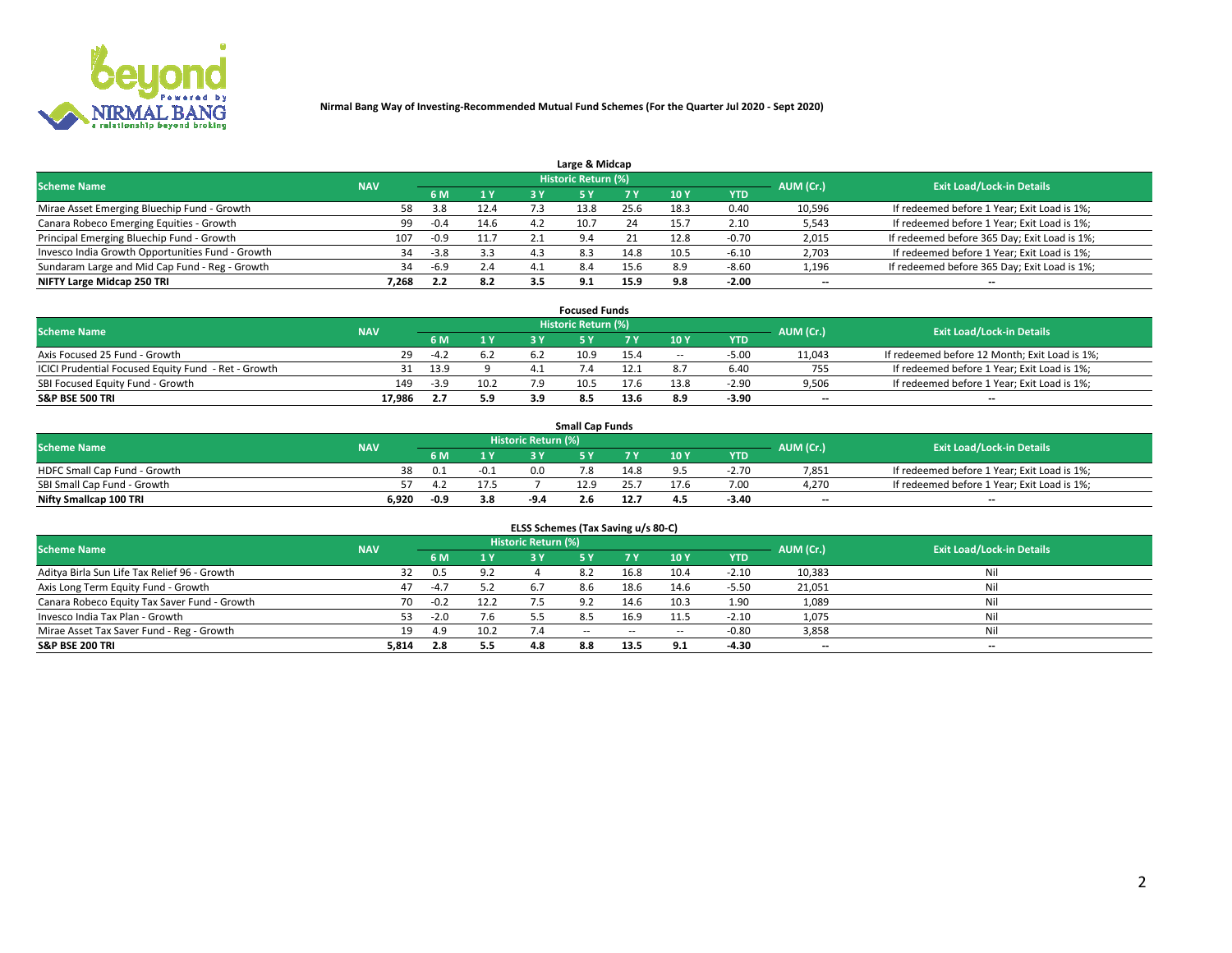

| <b>Solution Oriented</b>                               |            |            |     |                            |      |      |                          |            |                          |                                                                     |  |  |  |  |
|--------------------------------------------------------|------------|------------|-----|----------------------------|------|------|--------------------------|------------|--------------------------|---------------------------------------------------------------------|--|--|--|--|
| <b>Scheme Name</b>                                     | <b>NAV</b> |            |     | <b>Historic Return (%)</b> |      |      |                          |            | AUM (Cr.)                | <b>Exit Load/Lock-in Details</b>                                    |  |  |  |  |
|                                                        |            | <b>6 M</b> | 1 Y | 3 Y                        |      |      | 10Y                      | <b>YTD</b> |                          |                                                                     |  |  |  |  |
|                                                        |            |            |     |                            |      |      |                          |            |                          | If redeemed before 1 Year; Exit Load is 3%; If redeemed bet. 1 Year |  |  |  |  |
| <b>HDFC Childrens Gift Fund</b>                        | 126        | 3.5        | 7.4 | 5.1                        | 8.7  | 14.7 | 12.5                     | 0.80       | 3.211                    | to 2 Year; Exit Load is 2%; If redeemed bet. 2 Year to 3 Year; Exit |  |  |  |  |
|                                                        |            |            |     |                            |      |      |                          |            |                          | Load is 1%;                                                         |  |  |  |  |
| Tata Retirement Savings Fund - Moderate Plan - Reg     | 31         | 1.8        |     | 3.9                        |      | 16.3 | --                       | -0.90      | 1,140                    | If redeemed before 61 Month; Exit Load is 1%;                       |  |  |  |  |
| Tata Retirement Savings Fund - Progressive Plan - Reg  | 30         | 0.6        |     | 3.8                        | 10.1 | 16   | $\overline{\phantom{a}}$ | $-3.10$    | 776                      | If redeemed before 61 Month; Exit Load is 1%;                       |  |  |  |  |
| Tata Retirement Savings Fund - Reg - Conservative Plan | 22         | 3.7        | 8.6 | 57                         | 7.8  | 10   | --                       | 4.30       | 141                      | If redeemed before 61 Month; Exit Load is 1%;                       |  |  |  |  |
| S&P BSE 200 TRI                                        | 5,814      | 2.8        | 5.5 | 4.8                        | 8.8  | 13.5 | 9.1                      | $-4.30$    | $\overline{\phantom{a}}$ | $- -$                                                               |  |  |  |  |

|                                                    |            |     |     |                            | <b>Index Fund</b> |      |      |            |                          |                                               |
|----------------------------------------------------|------------|-----|-----|----------------------------|-------------------|------|------|------------|--------------------------|-----------------------------------------------|
| <b>Scheme Name</b>                                 | <b>NAV</b> |     |     | <b>Historic Return (%)</b> |                   |      |      |            | AUM (Cr.)                | <b>Exit Load/Lock-in Details</b>              |
|                                                    |            | 6 M | 1Y  | 2 V                        |                   |      | 10 Y | <b>YTD</b> |                          |                                               |
| HDFC Index Fund-NIFTY 50 Plan                      | 104        |     | 3.4 |                            |                   | 11.8 | 8.2  | $-6.40$    | 1,746                    | If redeemed before 3 Day; Exit Load is 0.25%; |
| ICICI Prudential Nifty Next 50 Index Fund - Growth |            | 0.9 |     |                            |                   | 14.3 |      | $-5.50$    | 768                      | Nil                                           |
| UTI Nifty Index Fund - Growth                      |            |     | 3.8 |                            |                   | 11.9 |      | $-6.10$    | 2,571                    | Nil                                           |
| Nifty 50 TRI                                       | 16.110     |     | 4.3 |                            |                   | 12.4 | ,    | -5.70      | $\overline{\phantom{a}}$ | $- -$                                         |

|                                       |            |     |      |                            | <b>Contra/Value Fund</b> |      |     |            |                          |                                             |
|---------------------------------------|------------|-----|------|----------------------------|--------------------------|------|-----|------------|--------------------------|---------------------------------------------|
| <b>Scheme Name</b>                    | <b>NAV</b> |     |      | <b>Historic Return (%)</b> |                          |      |     |            | AUM (Cr.)                | <b>Exit Load/Lock-in Details</b>            |
|                                       |            |     | 1 V  |                            |                          | 7 V  | 10Y | <b>YTD</b> |                          |                                             |
| Invesco India Contra Fund - Growth    | 50         |     | 10.6 |                            | 10.4                     | 19.8 |     | 1.10       | 4,952                    | If redeemed before 1 Year; Exit Load is 1%; |
| UTI Value Opportunities Fund - Growth | 63         | 0.4 | 8.4  |                            |                          |      |     | -2.70      | 4,251                    | If redeemed before 1 Year; Exit Load is 1%; |
| <b>S&amp;P BSE 500 TRI</b>            | 17.986     |     | 5.9  |                            |                          | 13.6 |     | $-3.90$    | $\overline{\phantom{a}}$ | $- -$                                       |

| Sector/Thematic                                                           |            |         |                |                     |            |        |                          |            |           |                                               |  |  |  |
|---------------------------------------------------------------------------|------------|---------|----------------|---------------------|------------|--------|--------------------------|------------|-----------|-----------------------------------------------|--|--|--|
| <b>Scheme Name</b>                                                        | <b>NAV</b> |         |                | Historic Return (%) |            |        |                          |            | AUM (Cr.) | <b>Exit Load/Lock-in Details</b>              |  |  |  |
|                                                                           |            | 6 M     | 1 <sub>Y</sub> | 3 Y                 | <b>5Y</b>  | 7 Y    | 10Y                      | <b>YTD</b> |           |                                               |  |  |  |
| Canara Robeco Consumer Trends Fund - Reg - Growth                         | 42         | $-3.9$  | 9.1            | 5.9                 | 10.7       | 17.2   | 11.8                     | $-2.40$    | 390       | If redeemed before 1 Year; Exit Load is 1%;   |  |  |  |
| Mirae Asset Great Consumer Fund - Growth                                  | 36         | $-2.3$  | 7.3            | 6.1                 | 10.9       | 15.6   | $\overline{\phantom{a}}$ | $-4.50$    | 959       | If redeemed before 1 Year; Exit Load is 1%;   |  |  |  |
| <b>ICICI Prudential Technology Fund - Growth</b>                          | 72         | 26.1    | 19.7           | 21.5                | 11.4       | 16.9   | 16.2                     | 24.30      | 475       | If redeemed before 15 Day; Exit Load is 1%;   |  |  |  |
| Nippon India Pharma Fund - Growth                                         | 213        | 36.5    | 50.6           | 20                  |            | 16.9   | 15.2                     | 40.00      | 3,496     | If redeemed before 1 Month; Exit Load is 1%;  |  |  |  |
| BNP Paribas India Consumption Fund - Reg - Growth                         | 13         | $-1.6$  | 13.7           | $\sim$ $\sim$       | $\sim$ $-$ | $\sim$ | $\sim$                   | 1.50       | 531       | If redeemed before 12 Month; Exit Load is 1%; |  |  |  |
| ICICI Prudential Banking and Financial Services Fund - Retail -<br>Growth | 53         | $-18.3$ | $-12.6$        | -4                  | 7.9        | 17.5   | 11.5                     | $-24.10$   | 2,633     | If redeemed before 15 Day; Exit Load is 1%;   |  |  |  |
| <b>S&amp;P BSE 500 TRI</b>                                                | 17.986     | 2.7     | 5.9            | 3.9                 | 8.5        | 13.6   | -8.9                     | $-3.90$    | --        | $- -$                                         |  |  |  |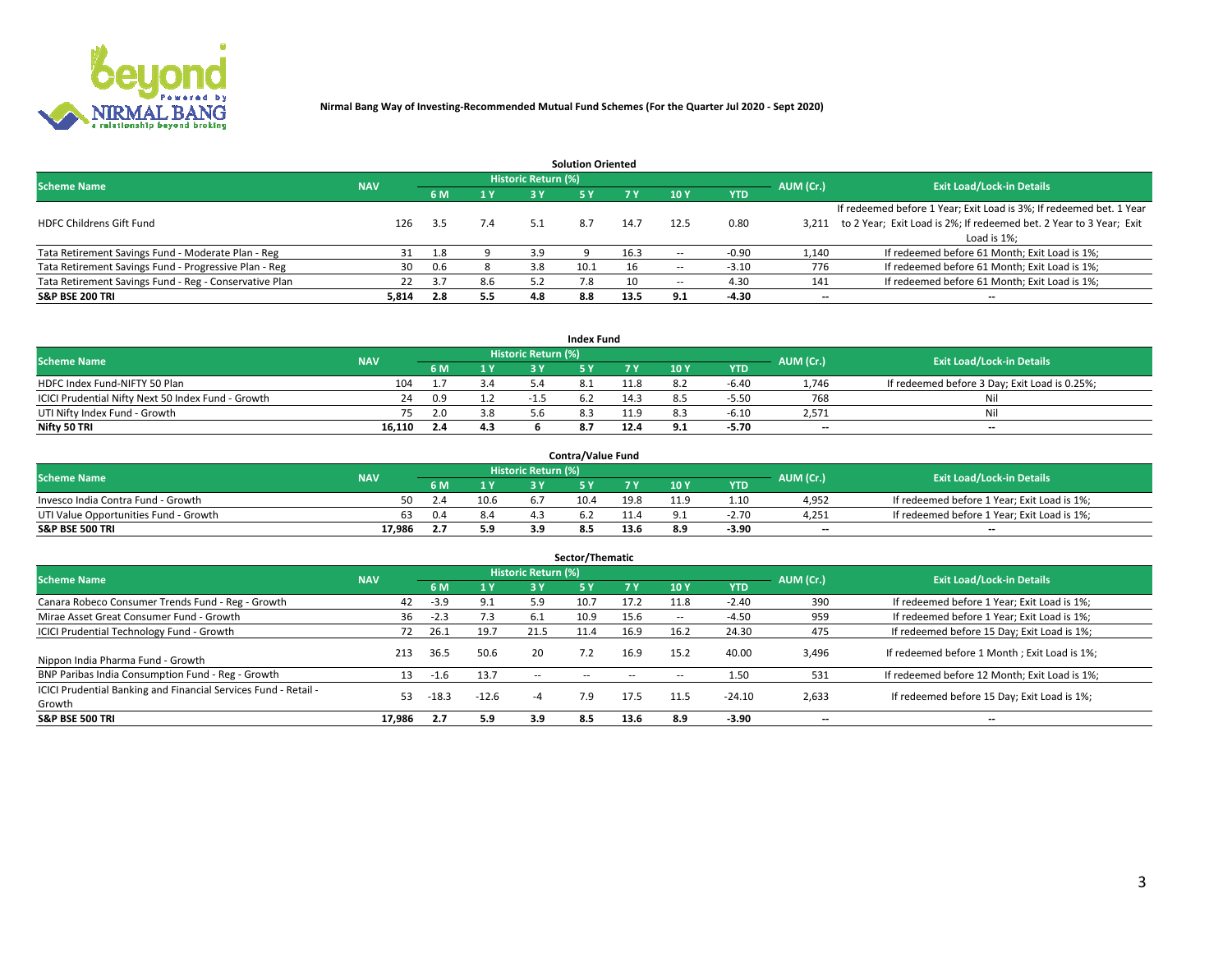

| <b>Dynamic Asset Allocation Funds</b>                   |            |        |     |                            |     |        |                          |            |           |                                                 |  |  |  |  |
|---------------------------------------------------------|------------|--------|-----|----------------------------|-----|--------|--------------------------|------------|-----------|-------------------------------------------------|--|--|--|--|
| <b>Scheme Name</b>                                      | <b>NAV</b> |        |     | <b>Historic Return (%)</b> |     |        |                          |            | AUM (Cr.) | <b>Exit Load/Lock-in Details</b>                |  |  |  |  |
|                                                         |            | 6 M    | 1 Y |                            |     |        | $-10Y$                   | <b>YTD</b> |           |                                                 |  |  |  |  |
| ICICI Prudential Balanced Advantage Fund - Reg - Growth |            | 3.1    | 7.8 | 6.1                        | 8.1 | 12.8   | 11.1                     | $-0.20$    | 26,139    | If redeemed before 1 Year; Exit Load is 1%;     |  |  |  |  |
| Invesco India Dynamic Equity Fund - Growth              | 30         | $-0.8$ | 3.9 |                            | 6.3 | 11.5   | 8.9                      | $-1.70$    | 757       | If redeemed before 3 Month; Exit Load is 0.25%; |  |  |  |  |
| Nippon India Balanced Advantage Fund - Growth           | 94         | 1.3    | 5.6 | 4.4                        |     | 12.9   |                          | 0.0        | 2,876     | If redeemed before 12 Month; Exit Load is 1%;   |  |  |  |  |
| SBI Dynamic Asset Allocation Fund - Reg - Growth        | 14         | 4.5    | 2.1 | 3.7                        | 6.7 | $\sim$ | $\overline{\phantom{a}}$ | $-3.20$    | 593       | If redeemed before 12 Month; Exit Load is 1%;   |  |  |  |  |
| NIFTY 50 Hybrid Composite Debt 65:35 Index              | 10,643     | 5.2    | 8.3 | 7.5                        | 9.3 | 11.9   | 9.3                      | 0.70       | $- -$     | $- -$                                           |  |  |  |  |

| <b>Hybrid Aggressive</b>                        |            |        |      |                     |       |        |                          |            |                          |                                               |  |  |  |  |
|-------------------------------------------------|------------|--------|------|---------------------|-------|--------|--------------------------|------------|--------------------------|-----------------------------------------------|--|--|--|--|
| <b>Scheme Name</b>                              | <b>NAV</b> |        |      | Historic Return (%) |       |        |                          |            | AUM (Cr.)                | <b>Exit Load/Lock-in Details</b>              |  |  |  |  |
|                                                 |            | 6 M    | 1 Y  | RУ                  |       |        | 10Y                      | <b>YTD</b> |                          |                                               |  |  |  |  |
| Canara Robeco Equity Hybrid Fund - Growth       | 173        | 9.ء    | 11.9 | 6.8                 |       |        |                          | 2.80       | 3,231                    | If redeemed before 1 Year; Exit Load is 1%;   |  |  |  |  |
| SBI Equity Hybrid Fund - Growth                 | 142        | $-1.9$ | 6.1  |                     |       | 14.9   | 10.8                     | $-2.80$    | 31,434                   | If redeemed before 12 Month; Exit Load is 1%; |  |  |  |  |
| Mirae Asset Hybrid - Equity Fund - Reg - Growth | 15.        | 3.5    | 6.5  |                     | - Q 7 | $\sim$ | $\overline{\phantom{a}}$ | $-1.70$    | 3,645                    | If redeemed before 1 Year; Exit Load is 1%;   |  |  |  |  |
| ICICI Prudential Equity & Debt Fund - Growth    | 132        | 1.0    | 3.2  |                     |       |        | 11.                      | $-5.80$    | 17,403                   | If redeemed before 1 Year; Exit Load is 1%;   |  |  |  |  |
| NIFTY 50 Hybrid Composite Debt 65:35 Index      | 10.643     | 5.2    | 8.3  |                     |       | 11.9   |                          | 0.70       | $\overline{\phantom{a}}$ | $- -$                                         |  |  |  |  |

| <b>Arbitrage Fund</b>                      |            |           |     |                     |  |        |        |            |           |                                                 |  |  |  |  |
|--------------------------------------------|------------|-----------|-----|---------------------|--|--------|--------|------------|-----------|-------------------------------------------------|--|--|--|--|
| <b>Scheme Name</b>                         | <b>NAV</b> |           |     | Historic Return (%) |  |        |        |            | AUM (Cr.) | <b>Exit Load/Lock-in Details</b>                |  |  |  |  |
|                                            |            | LΜ        | 3 M | <b>6M</b>           |  |        |        | <b>YTD</b> |           |                                                 |  |  |  |  |
| IDFC Arbitrage Fund - Reg - Growth         |            | 25<br>-31 |     |                     |  |        |        | 3.90       | 7,596     | If redeemed before 1 Month; Exit Load is 0.25%; |  |  |  |  |
| Kotak Equity Arbitrage Fund - Reg - Growth |            | 28<br>3.9 |     |                     |  |        |        | 4.60       | 15,364    | If redeemed before 30 Day; Exit Load is 0.25%;  |  |  |  |  |
| Tata Arbitrage Fund - Reg - Growth         |            | 3.8       | 2.4 |                     |  | $\sim$ | $\sim$ | 5.40       | 2,125     | If redeemed before 30 Day; Exit Load is 0.25%;  |  |  |  |  |
| Nippon India Arbitrage Fund - Growth       |            | 20        |     |                     |  |        | : ۵    | 4.60       | 7.576     | If redeemed before 1 Month; Exit Load is 0.25%; |  |  |  |  |

| Overnight Fund                                      |            |     |     |                     |     |     |            |                 |                          |                                  |  |  |  |  |
|-----------------------------------------------------|------------|-----|-----|---------------------|-----|-----|------------|-----------------|--------------------------|----------------------------------|--|--|--|--|
| <b>Scheme Name</b>                                  | <b>NAV</b> |     |     | Historic Return (%) |     |     | <b>YTM</b> | Avg             | AUM (Cr.)                | <b>Exit Load/Lock-in Details</b> |  |  |  |  |
|                                                     |            | 1 W | 2 W | 1 M                 | : M | 1Y  |            | <b>Maturity</b> |                          |                                  |  |  |  |  |
| Aditya Birla Sun Life Overnight Fund - Reg - Growth | 1,091      | 2.8 | 2.8 | 2.9                 | 2.9 | 3.9 | 3.24       | 0.00            | 6,538                    | Nil                              |  |  |  |  |
| HDFC Overnight Fund - Growth                        | 2,990      | 2.8 | 2.8 | 2.9                 | 2.9 | ıа  | 3.15       | 0.01            | 13,165                   | Nil                              |  |  |  |  |
| ICICI Prudential Overnight Fund - Reg - Growth      | 109        | 2.8 | 2.9 | 2.9                 | 2.5 | ıа  | 3.26       | 0.01            | 8,645                    | Nil                              |  |  |  |  |
| Nippon India Overnight Fund - Reg - Growth          | 108        | 2.9 | 2.9 |                     | 2.9 |     | 3.17       | 0.01            | 4,508                    | Nil                              |  |  |  |  |
| Kotak Overnight Fund - Reg - Growth                 | 1,078      | 2.9 | 2.9 | 2.9                 | 2.9 |     |            | 0.01            | 4,494                    | Nil                              |  |  |  |  |
| <b>CRISIL Liquid Fund Index</b>                     | $- -$      | 3.7 | 3.9 | 4.1                 | 4.1 |     | --         | $- -$           | $\overline{\phantom{a}}$ | $- -$                            |  |  |  |  |

### **Overnight Fund**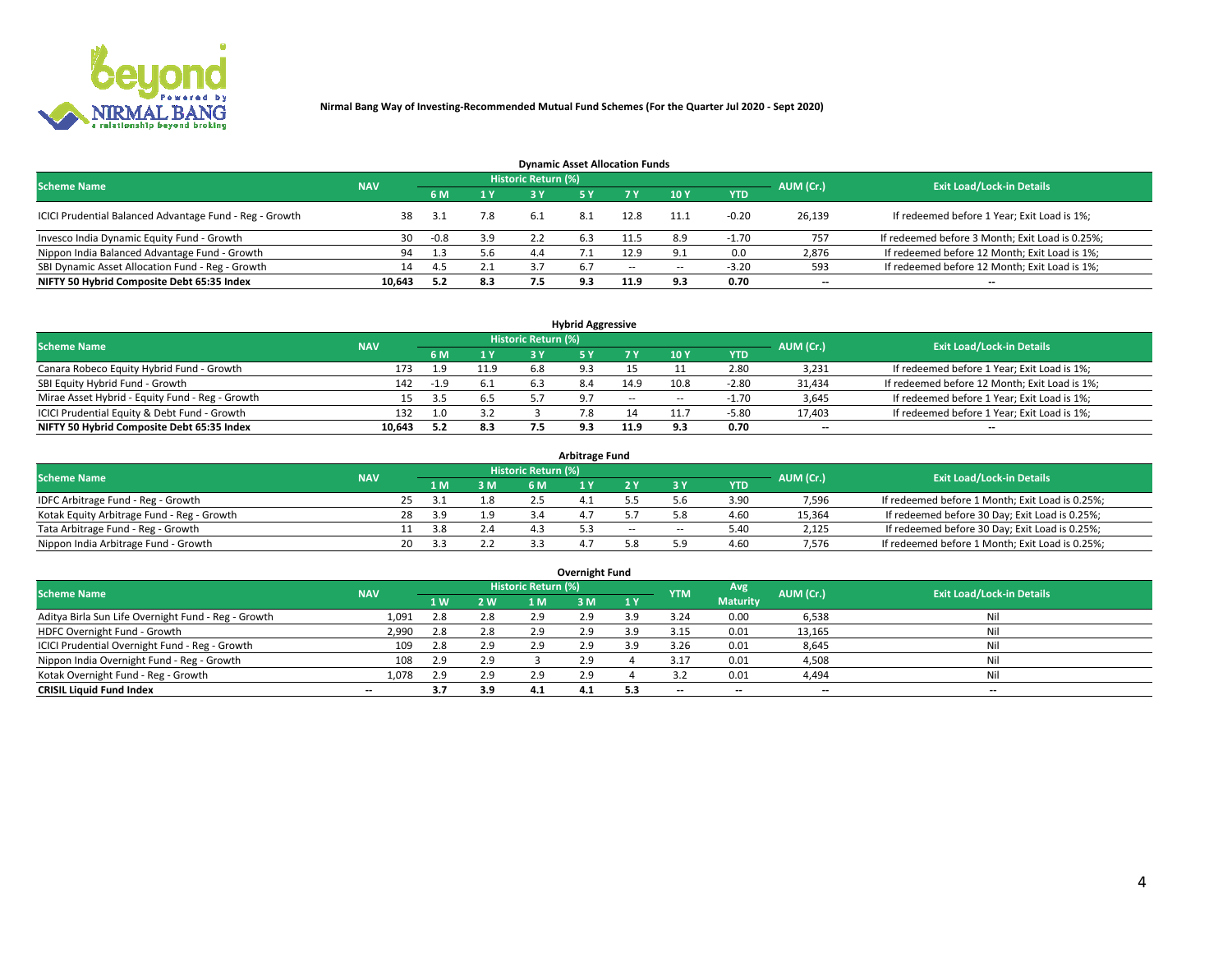

| <b>Liquid Funds</b>                              |            |     |     |                            |     |     |            |                 |                          |                                  |  |  |  |  |
|--------------------------------------------------|------------|-----|-----|----------------------------|-----|-----|------------|-----------------|--------------------------|----------------------------------|--|--|--|--|
| <b>Scheme Name</b>                               | <b>NAV</b> |     |     | <b>Historic Return (%)</b> |     |     | <b>YTM</b> | Avg             | AUM (Cr.)                | <b>Exit Load/Lock-in Details</b> |  |  |  |  |
|                                                  |            | 1 W | 2 W | 1 M                        | : M | 1Y  |            | <b>Maturity</b> |                          |                                  |  |  |  |  |
| Aditya Birla Sun Life Liquid Fund - Reg - Growth | 324        | 3.0 | 3.2 | 3.4                        |     |     | 3.63       | 0.10            | 38,375                   | *Ref Footnote                    |  |  |  |  |
| ICICI Prudential Liquid Fund - Reg - Growth      | 298        | 2.8 | 3.1 |                            |     |     | 3.64       | 0.10            | 54,835                   | *Ref Footnote                    |  |  |  |  |
| Kotak Liquid Fund - Reg - Growth                 | 4,068      | 2.9 |     |                            |     | 4.9 | 3.49       | 0.10            | 32,611                   | *Ref Footnote                    |  |  |  |  |
| Nippon India Liquid Fund - Growth                | 4,909      | 2.9 | 3.1 |                            |     |     | 3.51       | 0.12            | 29,334                   | *Ref Footnote                    |  |  |  |  |
| Mahindra Manulife Liquid Fund - Reg - Growth     | 1,305      | 3.3 | 3.4 |                            |     |     |            | 0.10            | 2,032                    | *Ref Footnote                    |  |  |  |  |
| <b>CRISIL Liquid Fund Index</b>                  | $- -$      | 3.7 | 3.9 | 4.1                        | 4.1 | 5.3 | $- -$      | $- -$           | $\overline{\phantom{a}}$ | $\hspace{0.05cm} \cdots$         |  |  |  |  |

| <b>Ultra Short Fund</b>                      |            |     |     |                            |     |            |                          |                 |                          |                                  |  |  |  |
|----------------------------------------------|------------|-----|-----|----------------------------|-----|------------|--------------------------|-----------------|--------------------------|----------------------------------|--|--|--|
| <b>Scheme Name</b>                           | <b>NAV</b> |     |     | <b>Historic Return (%)</b> |     |            | <b>YTM</b>               | <b>Avg</b>      | AUM (Cr.)                | <b>Exit Load/Lock-in Details</b> |  |  |  |
|                                              |            | 1 M | 3 M | 6 M                        |     | 3 Y        |                          | <b>Maturity</b> |                          |                                  |  |  |  |
| HDFC Ultra Short Term Fund - Reg - Growth    |            | 4.5 | 6.5 |                            |     | $\sim$ $-$ |                          | 0.58            | 10.760                   | Nil                              |  |  |  |
| L&T Ultra Short Term Fund - Growth           | 34         |     | 4.4 | h h                        |     |            |                          | 0.45            | 2,095                    | Nil                              |  |  |  |
| <b>NIFTY Ultra Short Duration Debt Index</b> | 4,166      | 4.3 | 4.9 |                            | כ.ס |            | $\overline{\phantom{a}}$ | $- -$           | $\overline{\phantom{a}}$ | $- -$                            |  |  |  |

| <b>Monev Market Fund</b>                                |            |      |     |                     |     |                          |            |                 |                          |                                  |  |  |  |  |
|---------------------------------------------------------|------------|------|-----|---------------------|-----|--------------------------|------------|-----------------|--------------------------|----------------------------------|--|--|--|--|
| <b>Scheme Name</b>                                      | <b>NAV</b> |      |     | Historic Return (%) |     |                          | <b>YTM</b> | 'Avg            | AUM (Cr.)                | <b>Exit Load/Lock-in Details</b> |  |  |  |  |
|                                                         |            | 1 M  | 3 M | 6 M                 |     | 3 Y                      |            | <b>Maturity</b> |                          |                                  |  |  |  |  |
| Aditya Birla Sun Life Money Manager Fund - Reg - Growth | 278        | 4.4  | 6.1 |                     |     |                          | 3.98       | 0.52            | 9,611                    | Nil                              |  |  |  |  |
| HDFC Money Market Fund - Growth                         | 4.322      | -4.5 | 6.2 |                     |     |                          | 4.04       | 0.53            | 9,713                    | Nil                              |  |  |  |  |
| Tata Money Market Fund - Reg - Growth                   | 3,554      | 4.4  | 5.9 | 7.8                 |     |                          | 4.07       | 0.48            | 535                      | Nil                              |  |  |  |  |
| <b>CRISIL Liquid Fund Index</b>                         | $- -$      | 4.1  | 4.1 | 4.8                 | 5.3 | $\overline{\phantom{a}}$ | --         | $-$             | $\overline{\phantom{a}}$ | $- -$                            |  |  |  |  |

|                                       |            |        |      |                     | <b>Short Term Fund</b> |     |      |                 |           |                                  |
|---------------------------------------|------------|--------|------|---------------------|------------------------|-----|------|-----------------|-----------|----------------------------------|
| <b>Scheme Name</b>                    | <b>NAV</b> |        |      | Historic Return (%) |                        |     | YTM  | Avg             | AUM (Cr.) | <b>Exit Load/Lock-in Details</b> |
|                                       |            | 1 M .  | 3 M  | 6 M                 |                        | 2V  |      | <b>Maturity</b> |           |                                  |
| HDFC Short Term Debt Fund - Growth    | 24         | $-0.4$ |      | 10.9                | 10.6                   | 8.b | 17.د |                 | 12,737    | M                                |
| Nippon India Short Term Fund - Growth | 39         | $-0.6$ | 10.3 |                     |                        |     | 0.42 | 2.63            | 8,291     | N                                |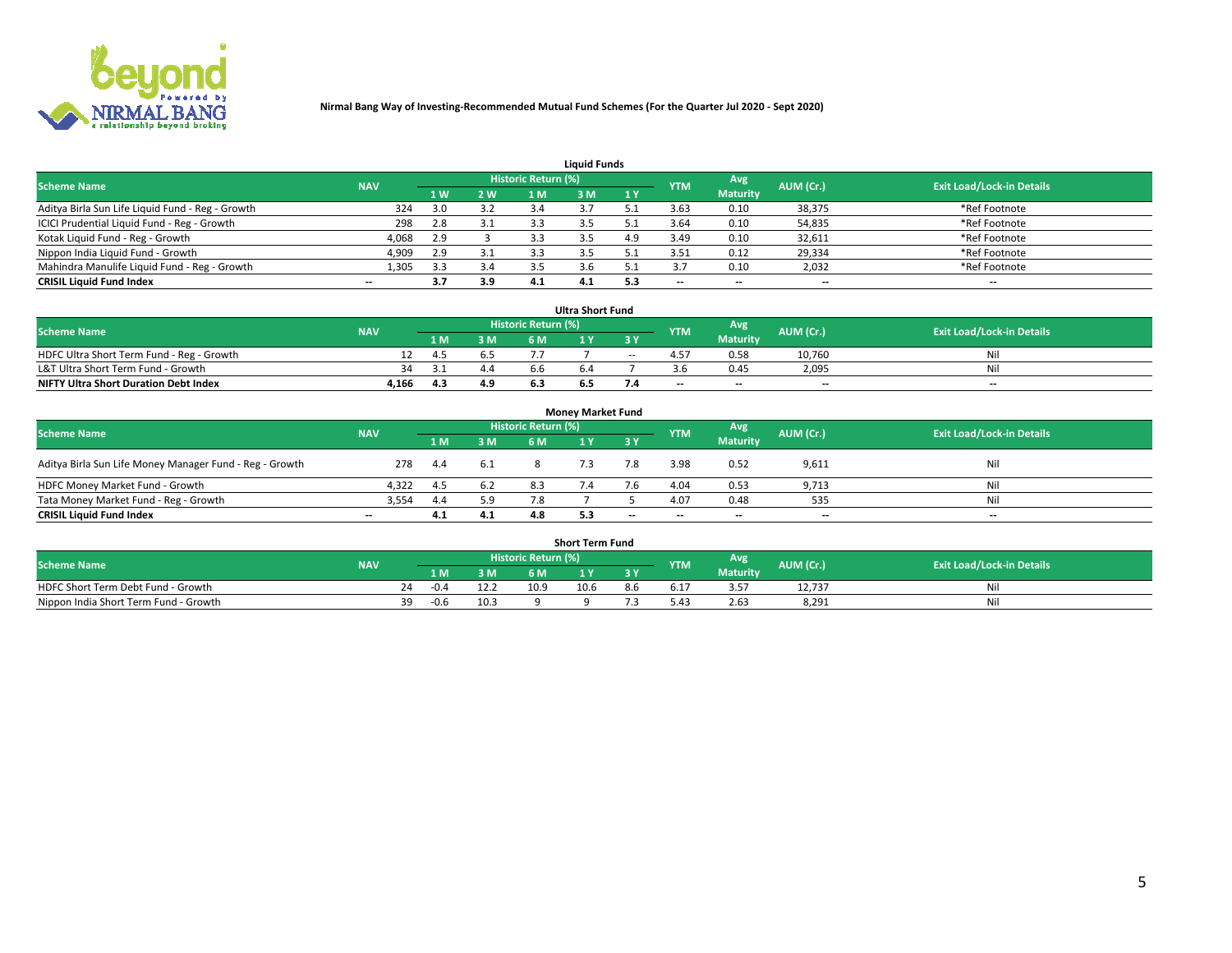

|                                           | <b>Low Duration Fund</b> |           |     |                     |  |     |            |                 |           |                                  |  |  |  |  |  |
|-------------------------------------------|--------------------------|-----------|-----|---------------------|--|-----|------------|-----------------|-----------|----------------------------------|--|--|--|--|--|
| <b>Scheme Name</b>                        | <b>NAV</b>               |           |     | Historic Return (%) |  |     | <b>YTM</b> | Avg             | AUM (Cr.) | <b>Exit Load/Lock-in Details</b> |  |  |  |  |  |
|                                           |                          | L M.      | 3 M |                     |  | 3 Y |            | <b>Maturity</b> |           |                                  |  |  |  |  |  |
| Axis Treasury Advantage Fund - Growth     | 2.341                    | <b>Kh</b> | 8.4 |                     |  |     | 4.18       | 0.95            | 6,334     | Nil                              |  |  |  |  |  |
| Canara Robeco Savings Fund - Reg - Growth |                          |           | 6.3 |                     |  |     | 3.98       | 1.02            | 1,200     | Nil                              |  |  |  |  |  |
| IDFC Low Duration Fund - Reg - Growth     | ว∩                       |           |     |                     |  |     | 4.01       | 1.01            | 5,326     | Nil                              |  |  |  |  |  |

| <b>Banking &amp; PSU Bond Funds</b>                 |            |    |        |      |                     |      |     |            |                 |           |                                  |  |  |  |
|-----------------------------------------------------|------------|----|--------|------|---------------------|------|-----|------------|-----------------|-----------|----------------------------------|--|--|--|
| <b>Scheme Name</b>                                  | <b>NAV</b> |    |        |      | Historic Return (%) |      |     | <b>YTM</b> | Avg             | AUM (Cr.) | <b>Exit Load/Lock-in Details</b> |  |  |  |
|                                                     |            |    | 1 M    | 3 M  | 6 M                 |      | 3 Y |            | <b>Maturity</b> |           |                                  |  |  |  |
| HDFC Banking and PSU Debt Fund - Reg - Growth       |            |    | 0.2    | 11.4 | 10                  | 10.3 |     | 6.05       | 3.44            | 7,544     | Ni                               |  |  |  |
| Kotak Banking and PSU Debt Fund - Reg - Growth      |            | 49 | $-4.3$ | 9.9  | 98                  | 10.1 |     |            | 4.37            | 7,830     | Ni                               |  |  |  |
| Nippon India Banking & PSU Debt Fund - Reg - Growth |            | 16 | $-2.5$ |      | 11.4                | 10.4 |     | 4.98       | 3.35            | 5.425     | Ni                               |  |  |  |

| <b>Corporate Bond Funds</b>                         |            |         |      |                            |      |     |            |                 |           |                                                |  |  |  |  |
|-----------------------------------------------------|------------|---------|------|----------------------------|------|-----|------------|-----------------|-----------|------------------------------------------------|--|--|--|--|
| <b>Scheme Name</b>                                  | <b>NAV</b> |         |      | <b>Historic Return (%)</b> |      |     | <b>YTM</b> | Avg             | AUM (Cr.) | <b>Exit Load/Lock-in Details</b>               |  |  |  |  |
|                                                     |            | 1 M     | 3 M  | <b>6M</b>                  |      | 3 Y |            | <b>Maturity</b> |           |                                                |  |  |  |  |
| ICICI Prudential Corporate Bond Fund - Reg - Growth |            | -3.3    | 10.5 |                            | 10.2 |     |            | 3.82            | 17.389    |                                                |  |  |  |  |
| L&T Triple Ace Bond Fund - Reg - Growth             |            | $-14.2$ | 6.6  | 10.8                       | 11.3 |     | 6.31       | 8.02            | 4,580     | If redeemed before 3 Month; Exit Load is 0.5%; |  |  |  |  |
| Kotak Corporate Bond Fund - Std - Growth            | 2.818      |         |      | 10.1                       |      |     |            | 2.11            | 5.267     | Nil                                            |  |  |  |  |

| Credit Risk Fund                           |            |    |            |      |                            |     |           |            |                 |           |                                                                       |  |  |  |
|--------------------------------------------|------------|----|------------|------|----------------------------|-----|-----------|------------|-----------------|-----------|-----------------------------------------------------------------------|--|--|--|
| <b>Scheme Name</b>                         | <b>NAV</b> |    |            |      | <b>Historic Return (%)</b> |     |           | <b>YTM</b> | Avg             | AUM (Cr.) | <b>Exit Load/Lock-in Details</b>                                      |  |  |  |
|                                            |            |    | <b>1 M</b> | 3 M  | 6 M                        |     | <b>3Y</b> |            | <b>Maturity</b> |           |                                                                       |  |  |  |
| ICICI Prudential Credit Risk Fund - Growth |            | 23 | 0.9        | 11.9 |                            | 9.6 |           | 8.94       | 2.93            | 6,556     | If redeemed before 1 Year; Exit Load is 1%;                           |  |  |  |
| HDFC Credit Risk Debt Fund - Reg - Growth  |            |    | 1.9        | 15.4 |                            |     |           | 9.81       | 3.07            | 6,258     | If redeemed before 12 Month; Exit Load is 1%; If redeemed bet. 12     |  |  |  |
|                                            |            |    |            |      |                            |     |           |            |                 |           | Month to 18 Month; Exit Load is 0.5%;                                 |  |  |  |
|                                            |            |    |            |      |                            |     |           |            |                 |           | If redeemed before 12 Month; Exit Load is 3%; If redeemed bet. 12     |  |  |  |
| SBI Credit Risk Fund - Growth              |            |    |            | 12.1 |                            |     |           | '.97       | 3.61            |           | 3,848 Month to 24 Month; Exit Load is 1.5%; If redeemed bet. 24 Month |  |  |  |
|                                            |            |    |            |      |                            |     |           |            |                 |           | to 36 Month; Exit Load is 0.75%;                                      |  |  |  |

| <b>Floater Fund</b>                      |            |  |     |      |                     |              |     |            |                 |           |                                  |
|------------------------------------------|------------|--|-----|------|---------------------|--------------|-----|------------|-----------------|-----------|----------------------------------|
| <b>Scheme Name</b>                       | <b>NAV</b> |  |     |      | Historic Return (%) |              |     | <b>YTM</b> | Avg             | AUM (Cr.) | <b>Exit Load/Lock-in Details</b> |
|                                          |            |  | 1 M | 3 M  | 6 M '               | $\mathbf{v}$ | ע כ |            | <b>Maturity</b> |           |                                  |
| Nippon India Floating Rate Fund - Growth |            |  | 0.0 | 11.7 | 11.5<br>.           | 10.5         |     |            | 2.87            | 13,568    | Nì.                              |